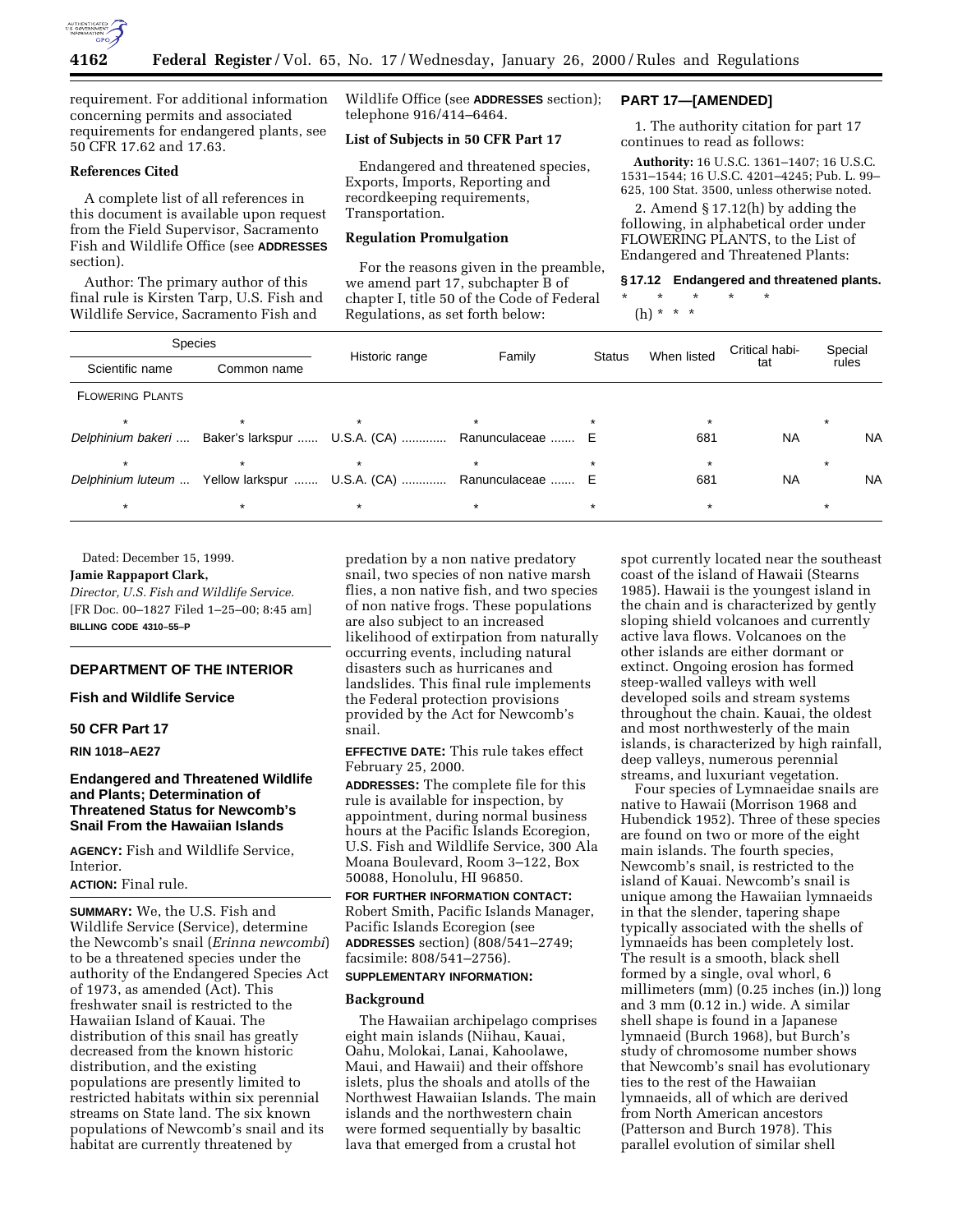morphology in Japan and Hawaii from two distinct lineages of lymnaeid snails is of particular scientific interest. At the present time, there is no

generally accepted nomenclature for the genera of Hawaiian lymnaeids, although each of these snail species, including Newcomb's snail, is recognized as a well defined species. Newcomb's snail was originally described as *Erinna newcombi* in 1855 by H. and A. Adams (Hubendick 1952). Hubendick (1952) did not feel that the distinctive shell form (described above) and reduced structures of the nervous system of Newcomb's snail warranted a monotypic genus. In fact, Hubendick included all Hawaiian lymnaeids in the genus *Lymnaea*. Morrison (1968) opposed Hubendick, and argued that the distinctive shell characters of Newcomb's snail supported the generic name *Erinna*. Burch (1968), Patterson and Burch (1978), Taylor (1988), and Cowie *et al*. (1995) all followed Morrison and referred to Newcomb's snail as *Erinna newcombi*. This scientific name is currently accepted for Newcomb's snail.

Newcomb's snail is an obligate freshwater species. While the details of its ecology are not well known, Newcomb's snail probably has a life history similar to other members of the family. These snails generally feed on algae and vegetation growing on submerged rocks. Eggs are attached to submerged rocks or vegetation, and there are no dispersing larval stages; the entire life cycle is tied to the stream system in which the adults live (Baker 1911). Dispersal of Newcomb's snail among stream systems is probably very infrequent due to their obligate freshwater habitat requirements. Historic dispersal probably relied on long-term erosional events that captured adjacent stream systems. This life history differs greatly from the freshwater Hawaiian neritid snails (*Neritina* spp.), which have marine larvae that colonize streams following a period of oceanic dispersal (Kinzie 1990). Larvae of these neritid snails can likely disperse across the oceanic expanses that separate the Hawaiian Islands and colonize streams on any or all of these islands. This dispersal capacity is not available to Newcomb's snail.

The specific habitat requirements of Newcomb's snail include fast flowing perennial streams with stable overhanging rocks, springs, rock seeps, and waterfalls (Michael Kido, University of Hawaii, *in litt.* 1994; Stephen Miller, U.S. Fish and Wildlife Service (Service), pers. obs. 1994; Polhemus *et al.* (1992); Burch 1968; Hubendick 1952). Surveys of main

stream channels of many of the perennial streams of Kauai indicate that Newcomb's snail is rarely found in these main channels (Adam Asquith, Service, pers. obs. 1994; Don Heacock, State of Hawaii, Department of Land and Natural Resources, *in litt.* 1995; M. Kido, *in litt.* 1994, 1995; S. Miller, pers. obs. 1994a, b; Timbol 1983). The limited occurrence of this snail in main stream channels may be due to scouring by sediment, rocks, and boulders that are moved downstream during heavy rains. Consequently, available suitable habitat is generally associated with small feeder

streams, seeps, and waterfalls. The present known range of Newcomb's snail is limited to six stream systems. Each stream supports a single population of Newcomb's snail (A. Asquith, pers. obs. 1994; M. Kido, *in litt.* 1994; S. Miller, pers. obs. 1994a, b; Hubendick 1952). These populations are located in the Hanalei River, Kalalau Stream, the Lumahai River, the North Fork of the Wailua River, Makaleha Stream, and Waipahee Stream. Makaleha and Waipahee Streams both flow into Kapaa Stream. The populations fall into two groups; populations first observed prior to 1925 and populations observed since 1993. Five populations were identified prior to 1925. Three of these populations (Wainiha, Hanakapiai, and Hanakoa) no longer exist. Of the two remaining pre– 1925 populations, one (Waipahee) is small and the other (Kalalau) is relatively large (see below). These data indicate that the number of populations of Newcomb's snail has been greatly reduced since 1925, perhaps by as much as 60 percent. Since 1990, surveys of at least 46

streams, tributaries and springs on Kauai have located 4 previously unknown populations of Newcomb's snail (A. Asquith, pers. obs. 1994; D. Heacock, *in litt.* 1995; M. Kido, *in litt.* 1994, 1995; S. Miller, pers. obs. 1994a, b; Timbol 1983). Three of these populations are small (see below), and the fourth population has been described as large. No historic information is available

on the population sizes of Newcomb's snail. However, recent reports indicate that two of the six known populations of Newcomb's snail are relatively large, the Kalalau and Lumahai populations. The high density of individuals in the Kalalau population may be indicative of an undisturbed natural condition. The estimated maximum density at the base of the upper permanent waterfall, including the area behind the falling water, is approximately 800 snails/ square meter (m2) (75 snails/square foot (ft 2)) (S. Miller, pers. obs. 1994b). The total area occupied by these snails could not be accurately evaluated due to the extreme vertical orientation of the waterfall. Little information on specific size or area is currently available for the population of Newcomb's snail from the Lumahai River, although this population has been reported to be large (M. Kido, *in litt.* 1995).

The population in Makaleha Stream is divided into two subpopulations. One subpopulation is estimated at 30 snails/ m2 (2 to 3 snails/ft 2) distributed over 2 to 3 m2 (21 to 32 ft2 2) (M. Kido, *in litt.* 1994). This is considerably smaller than the previously described population in Kalalau Stream. The reasons for differences in these two populations are not known with certainty, but may be due to the presence or absence of non native predators and the deliberate use by humans of one species of organism to feed on lymnaeid snails. The subpopulation that occupies Makaleha Springs covers approximately 20 to 30  $m<sup>2</sup>$  (212 to 318 ft<sup>2</sup>) (S. Miller, pers. obs. 1994a). Snail densities at this site are difficult to estimate but may be as high as 20 to 30 snails/ $m^2$  (1 to 3 snails/ft <sup>2</sup>) (S. Miller, pers. obs. 1994a).

The sizes of the three other populations of Newcomb's snail have been characterized as small. The population in the Waipahee Stream is estimated to cover 5 to 10 m2 (53 to 106 ft 2) with a density of approximately 50 to 80 snails/ $m^2$  (4 to 8 snails/ft <sup>2</sup>) (A. Asquith, pers. obs. 1994). The population of Newcomb's snail in the Hanalei River is divided into four subpopulations (M. Kido, *in litt.* 1994, 1995). One subpopulation has approximately 10 to 20 snails/m2 (1 to 2 snails/ft<sup>1</sup>) and occupies 2 to 3  $m<sup>2</sup>$  (21) to 32 ft 2) (M. Kido, *in litt.* 1994). A second subpopulation supports approximately 25 snails. The two remaining subpopulations are reported to be small with very few snails (M. Kido, *in litt.* 1995). The population found in the North Fork of the Wailua River, is best described as short-lived.

Based on these data, we estimate that the six known populations of Newcomb's snail have a total of approximately 6,000 to 7,000 individuals. The great majority of these snails, perhaps over 90 percent, are located in the two populations at Kalalau and Lumahai.

# *Previous Federal Action*

The February 28, 1996, **Federal Register** Notice of Review of Plant and Animal Taxa that are Candidates for Listing as Endangered or Threatened Species (61 FR 7596) included Newcomb's snail as a candidate species. Candidates are those species for which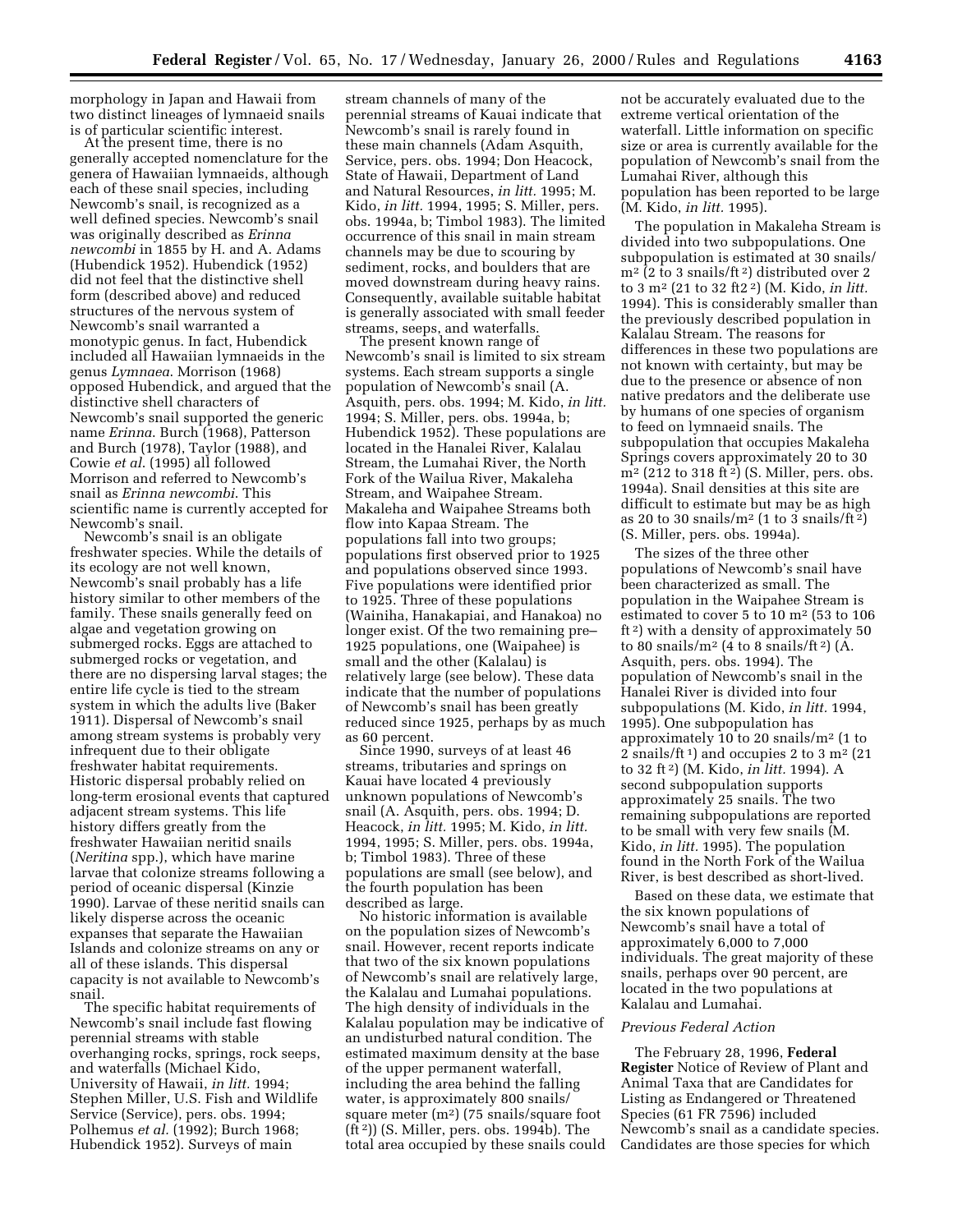we have on file sufficient information on biological vulnerability and threat(s) to support issuance of a proposed rule to list, but issuance of the proposed rule is precluded by other higher priority listing actions. We published a proposed rule on July 21, 1997 (62 FR 38953), to list this species as threatened.

Based on all available information including comments received in response to the proposal (see Comments and Recommendations Section of this final rule), we have now determined Newcomb's snail to be threatened. The processing of this final rule conforms with our Listing Priority Guidance published in the **Federal Register** on October 22, 1999 (64 FR 57114). The guidance clarifies the order in which we will process rulemakings. Highest priority is processing emergency listing rules for any species determined to face a significant and imminent risk to its well being (Priority 1). Second priority (Priority 2) is processing final determinations on proposed additions to the lists of endangered and threatened wildlife and plants. Third priority is processing new proposals to add species to the lists. The processing of administrative petition findings (petitions filed under section 4 of the Act) is the fourth priority. The processing of critical habitat determinations (prudency and determinability decisions) and proposed or final designations of critical habitat will no longer be subject to prioritization under Listing Priority Guidance. This final rule is a Priority 2 action. We have updated this rule to reflect any changes in information concerning distribution, status and threats since the publication of the proposed rule.

#### *Summary of Comments and Recommendations*

In the July 21, 1997, proposed rule (62 FR 38953) and associated notifications, we requested interested parties to submit factual reports or information that might contribute to a final determination. The comment period was reopened and extended until December 15, 1997, to accommodate a request for a public hearing (62 FR 60676). We sent announcements of the proposed rule and notice of public hearings to appropriate Federal and State agencies, county governments, scientific organizations, and other interested parties and requested comments. We also published announcements of the proposed rule in the *Honolulu Star-Bulletin, Honolulu Advertiser* (Oahu), and the *Garden Island* (Kauai) on August 8, 1997. We held a public hearing on December 3,

1997, in Lihue, Kauai, Hawaii. We accepted comments on the proposed rule until the extended comment period closed.

We received a total of 10 written comments on the proposed rule, 6 by mail and 4 at the public hearing. One Federal agency commented but neither supported nor opposed the proposal. Four Hawaii State agencies provided comments, two that supported the proposal, and two that were neutral. One Kauai County agency indicated support for our efforts in the identification of species habitat areas and in maintaining a census of species but was concerned that the development or maintenance of current or future water resources could be unnecessarily restricted by listing of the Newcomb's snail. The proposal was supported by one individual, one conservation organization and one scientific museum, and opposed by one nonprofit legal foundation. In addition, three commentors expressed support for the designation of critical habitat.

In accordance with our peer review policy promulgated July 1, 1994 (59 FR 34270), we solicited the expert opinions of three appropriate and independent specialists regarding pertinent scientific or commercial data and assumptions relating to the taxonomy, population models, and supportive biological and ecological information for the Newcomb's snail. The purpose of such review is to ensure listing decisions are based on scientifically sound data, assumptions, and analysis, including input of appropriate experts and specialists. We received from these experts written comments that provided additional information on numbers of populations and individuals, distribution, and editorial changes. We incorporated peer review comments into this final rule as appropriate.

A public hearing was requested by Hawaii's Department of Land and Natural Resources (DLNR). The hearing was held at the Outrigger Kauai Beach Hotel in Lihue, Kauai on December 3, 1997, with 13 attendees. Nine oral statements and four written comments were received during the hearing, and, with one exception, all commentors supported the listing. In addition, five commentors expressed support for the designation of critical habitat.

We considered all comments, including oral testimony presented at the public hearing, and also the comments from the peer reviewers who responded to our request to review the proposed rule. We grouped comments of a similar nature by issue and summarized as follows:

*Issue 1:* Critical habitat should be designated.

*Response:* This issue is addressed under the ''Critical Habitat'' section of this final rule.

*Issue 2:* Current or future water resources development or maintenance could be unnecessarily restricted by listing of the Newcomb's snail.

*Response:* Section 4(b)(1)(A) of the Act requires us to make listing decisions solely on the basis of the best scientific and commercial data available, without regard to economics or other similar impacts. The legislative history of this statutory provision makes clear that economic impacts may not be considered in determining whether a species should be listed as endangered or threatened: ''The addition of the word ''solely'' is intended to remove from the process of the listing or delisting of species any factor not related to the biological status of the species. The committee strongly believes that economic considerations have no relevance to determinations regarding the status of species \* \* \*'' (H.R. Rep. No. 97–835, 97th Cong., 2d Sess. 19, (1982). Therefore, we have not considered the impacts of listing on economic development in making this listing determination.

*Issue 3:* Listing of Newcomb's snail is premature at this time because further research is needed to provide information on how best to protect it.

*Response:* We believe that listing of Newcomb's snail is warranted at this time due to the factors addressed under the ''Summary of Factors Affecting the Species'' section of this final rule. The requirement that section 4 listing determinations be based on the ''best'' scientific and commercial data available requires us to consider the best information available at the time of the listing decision. Therefore, the threats facing the species and its habitat, the limited range, and relatively small population size are good indicators that this species warrants listing. Additional information, that may be needed to determine how best to protect the species, may be developed and used in the recovery planning process.

*Issue 4:* There are significant water resource and habitat-related questions that should be evaluated prior to imposing blanket restrictions on development in habitat areas.

*Response:* Again, it is not appropriate to consider impacts on economic development in making a determination to list a species (see response to Issue 2). Further, implementing the Act would not necessarily result in blanket land use restrictions. Under section 7 of the Act, Federal actions including funding,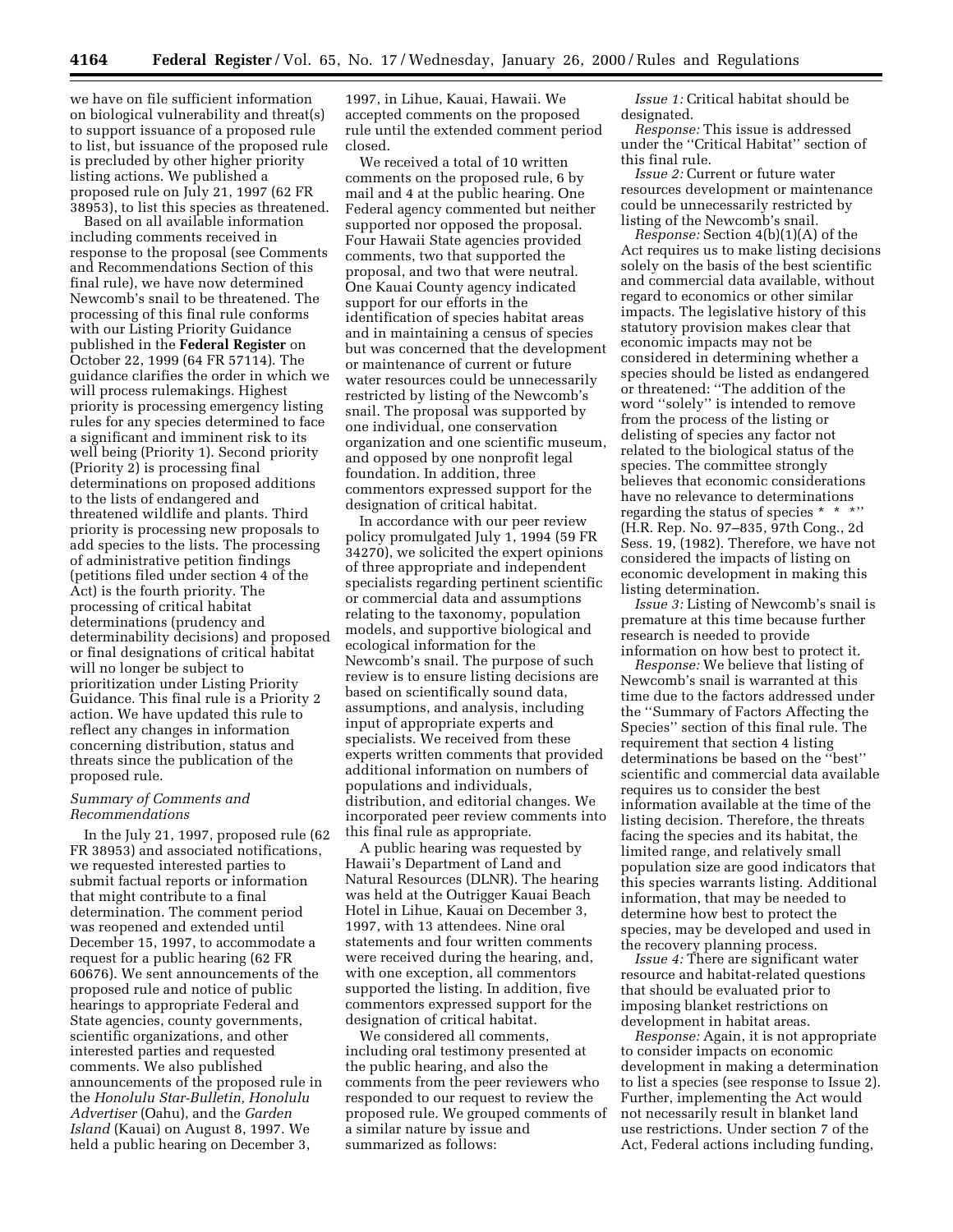licensing, and permitting that may affect the species will require consultation between the Federal action agency and us to insure the Federal action is not likely to jeopardize the continued existence of Newcomb's snail. Section 9 of the Act prohibits persons from ''taking'' listed species. Taking is defined to include significant habitat modification where it actually kills or injures the listed species. However, these provisions do not amount to ''blanket'' prohibitions on development. Section 10 of the Act provides for the issuance of permits for the incidental take of listed species resulting from otherwise lawful activities when sufficient protection for the species is provided.

*Issue 5:* One respondent asserted that listing this species would exceed the scope of the Federal commerce power under the Commerce Clause of Article I, section 8 of the U.S. Constitution.

*Our Response:* The Federal Government has the authority under the Commerce Clause of the U.S. Constitution to protect this species, for the reasons given in Judge Wald's opinion and Judge Henderson's concurring opinion in *National Association of Home Builders v. Babbitt,* 130 F.3d 1041 (D.C. Cir. 1997), *cert. denied,* 1185 S. Ct. 2340 (1998). That case involved a challenge to application of the Act's prohibitions to protect the listed Delhi Sands flower-loving fly (*Rhaphiomidas terminatus abdominalis*). As with Newcomb's snail, the Delhi Sands flower-loving fly is endemic to only one State. Judge Wald held that application of the Act's prohibition against taking of endangered species to this fly was a proper exercise of Commerce Clause power to regulate: (1) Use of channels of interstate commerce; and (2) Activities substantially affecting interstate commerce, because it prevented loss of biodiversity and destructive interstate competition. Judge Henderson upheld protection of the fly because doing so prevents harm to the ecosystem upon which interstate commerce depends, and because doing so regulates commercial development that is part of interstate commerce.

### *Peer Review*

The Service routinely has solicited comments from parties interested in, and knowledgeable of, species that have been proposed for listing as threatened or endangered species. The July 1, 1994, Peer Review Policy (59 CFR 34270) established the formal requirement that a minimum of three independent peer reviewers be solicited to review the Service's listing decisions. During the

July 21, 1997, to December 15, 1997, comment period, the Service solicited the expert opinions of three biologists having recognized expertise in malacology and/or conservation biology to review the proposed rule. The Service received comments from all three reviewers within the comment period. All concurred with the Service on factors relating to the taxonomy, population models, and biological and ecological information.

### *Summary of Factors Affecting the Species*

After a thorough review and consideration of all information available, we have determined that Newcomb's snail should be classified as a threatened species. We followed procedures found at section 4(a)(1) of the Act and regulations (50 CFR part 424) implementing the listing provisions of the Act. A species may be determined to be an endangered or threatened species due to one or more of the five factors described in section 4(a)(1). These factors and their application to Newcomb's snail (*Erinna newcombi*) are as follows:

A. *The present or threatened destruction, modification, or curtailment of its habitat or range.* Although modification of habitat is not an immediate threat, water development and diversion projects have been proposed within Newcomb's snail habitat in the past. For example, in 1994, a proposed water development project at Makaleha Springs (State of Hawaii 1994) threatened to destroy the population of Newcomb's snail at this site. This project was ultimately rejected by the State of Hawaii, Commission on Water Resource Management. However, the County of Kauai, Department of Water can submit a new application for future development of the water resources at Makaleha Springs.

B. *Overutilization for commercial, recreational, scientific, or educational purposes.* Overutilization is not known to be a factor affecting Newcomb's snail at the present time.

C. *Disease or predation.* Predation by the non native rosy glandina snail (*Euglandina rosea*) is a serious threat to the survival of Newcomb's snail. This predatory snail was introduced into Hawaii in 1955 (Funasaki *et al.* 1988), and has established populations throughout the main islands. The rosy glandina feeds on snails and slugs, and field studies have established that it will readily feed on native snails found in Hawaii (Hadfield *et al.* 1993). Furthermore, Kinzie (1992) demonstrated that the rosy glandina snail can fully submerge itself under

water and feed on aquatic snails such as the Newcomb's snail. The rosy glandina has been observed on wet, algae-covered rocks of the Makaleha Springs Stream very near individuals of Newcomb's snail (S. Miller, pers. obs. 1994a), and is believed to prey on them. The rosy glandina snail has caused the extinction of many populations and species of native snails throughout the Pacific islands (Hadfield *et al.* 1993; Miller 1993; Hopper and Smith 1992; Murray *et al.* 1988; Tillier and Clarke 1983), and represents a significant threat to the survival of Newcomb's snail.

Predation on the eggs and adults of native Hawaiian lymnaeid snails by two non native species of *Sciomyzidae* flies also represents a significant threat to the survival of Newcomb's snail. Two species of marsh flies (*Sepedomerus macropus* and *Sepedon aenescens*) that feed on lymnaeid snails (Davis 1960) were introduced into Hawaii in 1958 and 1966, respectively, as biological control agents for a non native lymnaeid snail, *Fossaria viridis* (Funasaki *et al.* 1988). *Fossaria viridis* was targeted for biocontrol because it is an intermediate host of the cattle liver fluke (*Fasciola gigantica*) (Alicata 1938; Alicata and Swanson 1937). These authors misidentified *Fossaria viridis* as *Fossaria ollula,* as discussed in Morrison (1968). The non-native lymnaeid and the two biocontrol flies occur on Kauai as well as on other islands in Hawaii (Funasaki *et al.* 1988; Davis and Chong 1969; Davis 1960; Hubendick 1952). One of the marsh fly species has been observed at a site (Hanakoa Stream) where Newcomb's snail was historically recorded but is no longer present (S. Miller, pers. obs. 1994b). Another marsh fly was observed near the waterfall of a Kauai stream that had many dead lymnaeids in the waterfall plunge pool (S. Miller, pers. obs. 1994b). These biocontrol agents represent a significant threat to Newcomb's snail and other native lymnaeid snails.

Predation by several introduced aquatic species is also a possible threat to populations of Newcomb's snail (D. Heacock, *in litt.* 1997). These non native aquatic species include the green swordtail (*Xyphophorus helleri*), a fish introduced in 1922 for mosquito control; and two accidental introductions, the American bullfrog (*Rana catesbiana*), which was first recorded in 1867, and the wrinkled frog (*Rana rugosa*), which was first recorded in 1896 (State of Hawaii 1995).

D. *The inadequacy of existing regulatory mechanisms.* Newcomb's snail is not currently listed as an endangered or threatened species in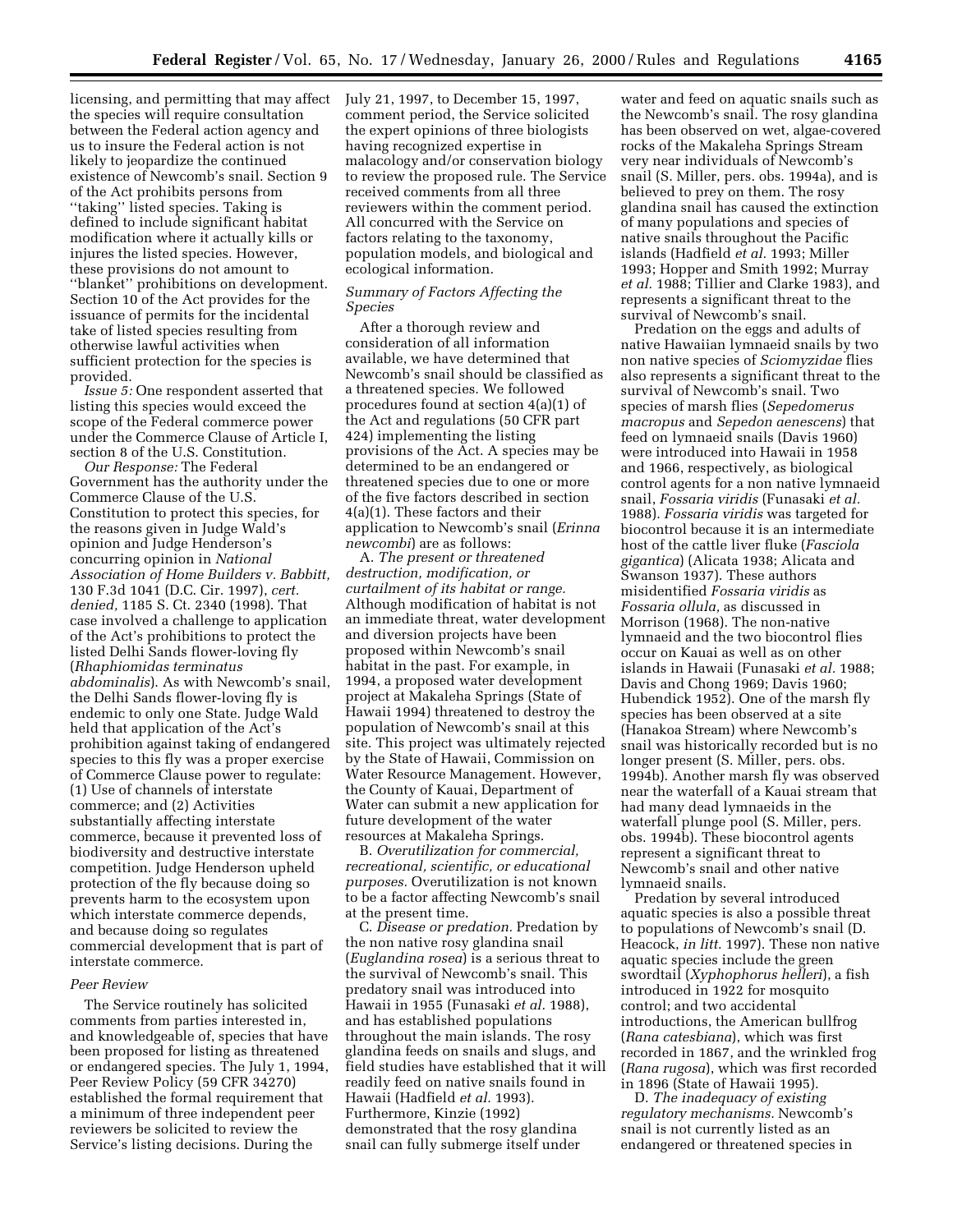Hawaii. When this rule becomes effective and the species is listed under the Act, the State of Hawaii Endangered Species Act (HRS, sect. 195D–4(a)) will automatically be invoked. The State statute reads ''Any species of aquatic life, wildlife, or land plant that has been determined to be an endangered species pursuant to the [Federal] Endangered Species Act shall be deemed to be an endangered species under the provisions of this chapter and any indigenous species of aquatic life, wildlife, or land plant that has been determined to be a threatened species pursuant to the [Federal] Endangered Species Act shall be deemed to be a threatened species pursuant under the provisions of this chapter.'' Further, the State may enter into agreements with Federal agencies to administer and manage any area required for the conservation, management, enhancement, or protection of endangered species (HRS, sect. 195D– 5(c)). Funds for these activities could be made available under section 6 of the Federal Act (State Cooperative Agreements). However, without listing, none of these provisions would apply to Newcomb's snail.

Furthermore, current State and Federal regulatory mechanisms are inadequate to protect the species. All six of the known extant populations of Newcomb's snail occur in streams in conservation areas that are managed by the State of Hawaii primarily for watershed protection, including uses such as public drinking water, and cultural and agricultural activities. In 1987, the State of Hawaii established a Commission on Water Resource Management (CWRM) which, among other things, was responsible for issuing stream alteration permits for activities, such as water diversion and channelization, that impact Hawaii's streams and springs (State of Hawaii 1993). Since 1987, the State assumed control over all water in the State. Therefore, a State of Hawaii water permit is required for all aquatic activities such as withdrawal of water for public consumption, agricultural purposes (*i.e.*, irrigation), and stream modifications (channelization and realignment).

Protection of the streams in which Newcomb's snail occurs is inadequate under the existing State permitting process because it lacks requirements for the protection and conservation of sensitive aquatic biota. In 1992, the Hawaii State legislature passed a resolution that called for the CWRM to finalize, adopt, and implement a stream protection system, and in 1993, the CWRM appointed the Stream Protection

and Management Task Force (Sierra Club Legal Defense Fund 1994). The task force made a series of recommendations on the information that should be included in stream permit applications and the types of activities that might be allowed in streams. In addition, the task force recommended for several streams, including some of the Kauai streams in which Newcomb's snail occurs, ''heritage'' status, which would have provided them with additional protection. The task force recommendations have not been adopted.

Under section 404 of the Clean Water Act, the U.S. Army Corps of Engineers (Corps) regulates the discharge of fill material into waters of the United States (33 CFR parts 320–330). Waters of the United States include navigable waters and other waters, their headwaters (streams with an average annual flow of less than 5 cubic feet per second), and wetlands. Section 404 regulations require that applicants obtain a permit for projects that involve the discharge of fill material into waters of the United States. Projects may qualify for authorization under several nationwide permits if the project falls below certain thresholds, such as affecting less than 1.2 hectares (ha) (3 acres (ac)) or less than 152 linear m (500 linear ft) of stream bed. Projects meeting the criteria for a nationwide permit are normally permitted with minimal environmental review by the Corps. However, if any listed species might be affected or is in the vicinity of the project, a prospective permittee may not begin work under the nationwide permit until the Corps satisfies the requirements of the Act. No activity is authorized by any nationwide permit if that activity is likely to jeopardize the continued existence of any listed species (see 33 CFR 330.4(f)).

Individual permits are required for the discharge of fill material into wetlands above the thresholds established by the nationwide permits. The review process for the issuance of individual permits is more rigorous than for nationwide permits. Unlike nationwide permits, individual permit applications require alternative analysis and an assessment of cumulative wetland impacts is required for and there is a 30-day public review period. Resulting permits may include special conditions that require the avoidance or mitigation of environmental impacts. If a listed species is affected, the Corps must consult with us under section 7 of the Act.

Most of the Newcomb's snail populations are fairly small, and the habitat they occupy tends to be small

seeps covering less than 1.2 ha (3 ac). Projects that may potentially impact this species could be permitted under the nationwide permit process with limited environmental review or notification because they generally fall under the nationwide permit thresholds. No other federally protected species found within the same or adjacent habitat would invoke a formal environmental review. Unless this species is listed, requiring the Corps to comply with section 7 of the Act, entire populations of the Newcomb's snail, or portions thereof, could conceivably be eliminated if fill material were discharged into the streams and seeps they occupy.

Federal regulations for the introductions of biocontrol agents have not adequately protected Newcomb's snail in the past. As a result, several non-native aquatic species and two non native fly species, which may be the most serious present threats to the Newcomb's snail's continued existence, were purposefully introduced by the State of Hawaii's Department of Agriculture or other agricultural agencies (Funasaki *et al.* 1988). Currently, our Pacific Islands Office reviews proposals to release biocontrol agents by the Hawaii State Department of Agriculture for potential effects on listed species. However, since postrelease biology and host range are difficult to predict from laboratory studies (Gonzalez and Gilstrap 1992; Roderick 1992), the release or augmentation of non native species may pose threats to Newcomb's snail in the future.

E. *Other natural or manmade factors affecting its continued existence.* Because of the small, isolated nature of occurrences of Newcomb's snail, and the few individuals present in most of them, this species is also more susceptible to random events that may affect its continued existence. As indicated above, the six known populations of Newcomb's snail cover very small areas in settings that may be subjected to extreme effects associated with exceptionally heavy rainfall or hurricanes. Hurricanes struck the island of Kauai in 1983 and 1992. Rainfall associated with hurricanes can wash out streams (Polhemus 1993) and create landslides that can alter stream flow (Jones *et al.* 1984). Events such as these could destroy the habitat of Newcomb's snail or physically displace individuals into areas where they cannot survive.

Reduced stream flow due to water development projects, droughts, or other natural or human causes may have several potential negative effects on the ability of Newcomb's snail to complete its life cycle. Loss of water could reduce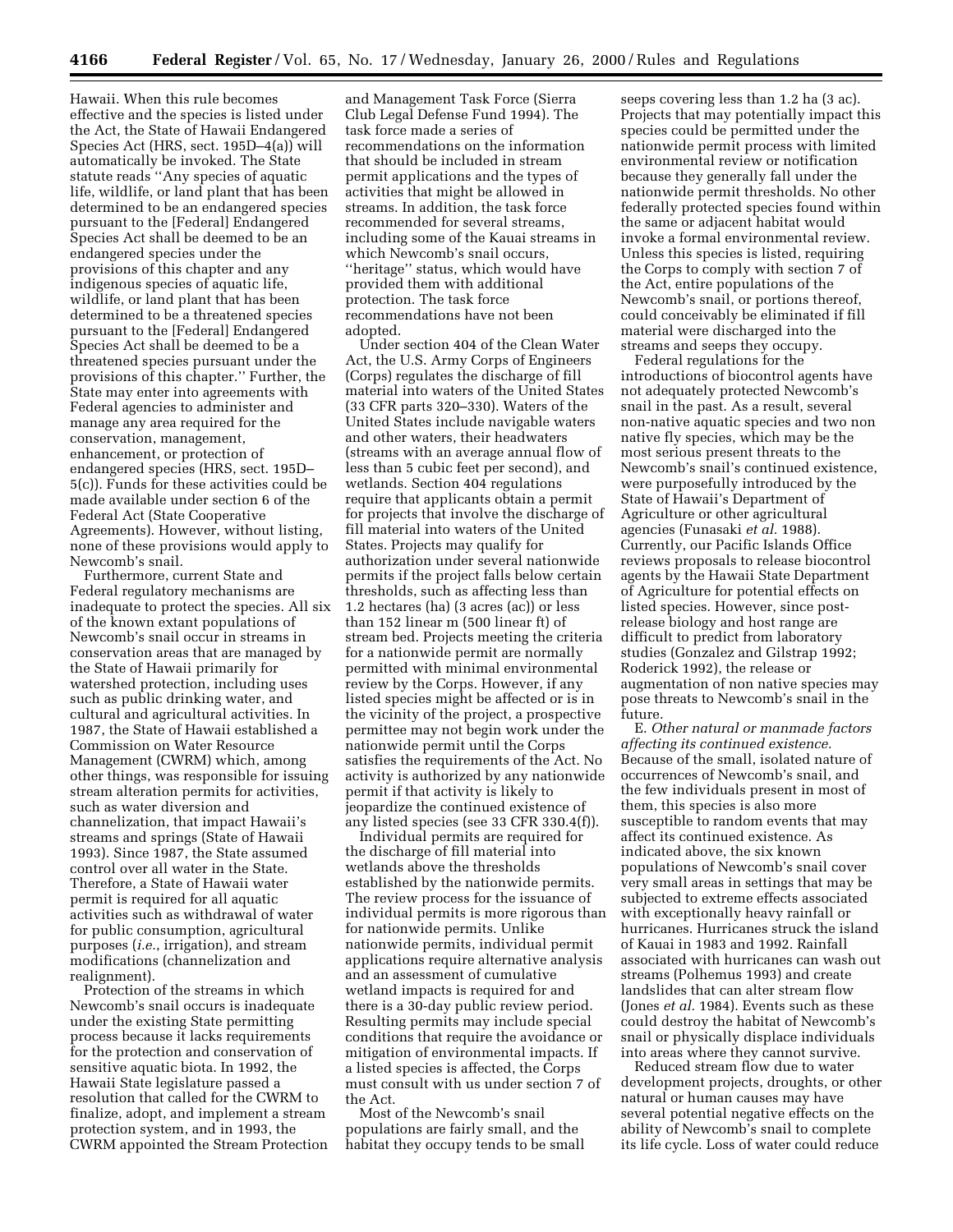or eliminate the habitat of Newcomb's snail and possibly lead to increased intraspecific competition or desiccation and death. Reduced water flow could also lead to increased predation by non native predators. Low flows may allow marsh flies or the rosy glandina snail easier access to individual snails that are otherwise protected by the force of water movement. Droughts are not uncommon in the Hawaiian Islands. Between 1860 and 1986 the island of Kauai was affected by 33 droughts, 20 of which significantly affected the available water supply on the island (Giambelluca *et al.* 1991). The development of water resources also is a continuing issue. These projects divert water from streams, springs and aquifers that may otherwise maintain habitats for Newcomb's snail.

Intentional or accidental introductions of snail predators constitute a significant threat to Newcomb's snail. The State of Hawaii continues to carry out an active program of introductions of biological control agents. These organisms are primarily introduced to control agricultural pests, and their impacts on native species have only recently been considered in evaluating release programs. The marsh flies and the rosy glandina snail are examples of biological control agents that were introduced to Hawaii without adequate assessment of their impact on Newcomb's snail or other native Hawaiian species.

Finally, the combined effects of numerous factors can degrade stream ecosystems, leading to a decline in snail population size and an increase in the likelihood of extinction from naturally occurring or human caused events.

We have carefully assessed the best scientific and commercial information regarding the past, present, and future threats faced by this species in determining to make this rule final. Based on this evaluation, the preferred action is to list the Newcomb's snail (*Erinna newcombi*) as threatened. All populations are threatened or potentially threatened by predation by non native snails, flies, frogs, and fish; habitat destruction or modification from water development or diversion projects; habitat destruction or displacement of individuals by stream wash outs from heavy rainfall or landslides that can alter stream flow; and inadequate existing regulatory mechanisms. Currently, the 6 populations support 6,000 to 7,000 individuals but historical information indicates that the number of populations has been greatly reduced since 1925, perhaps by as much as 60 percent. Perhaps over 90 percent of the

individuals are located in only two populations. The small sizes of four of the six populations and limited distribution make these populations vulnerable to extinction from reduced reproductive vigor or from random environmental events. Because this species is likely to become an endangered species within the foreseeable future throughout all or a significant portion of its range, this species fits the definition of threatened as defined in the Act. Therefore, the determination of threatened status for Newcomb's snail is warranted.

### *Critical Habitat*

Critical habitat is defined in section 3 of the Act as: (i) The specific areas within the geographical area occupied by the species, at the time it is listed in accordance with the Act, on which are found those physical or biological features (I) Essential to the conservation of the species and (II) That may require special management considerations or protection and; (ii) Specific areas outside the geographical area occupied by a species at the time it is listed, upon a determination that such areas are essential for the conservation of the species. ''Conservation'' means the use of all methods and procedures needed to bring the species to the point at which listing under the Act is no longer necessary.

In the proposed rule, we indicated that designation of critical habitat was not prudent for *Erinna newcombi* because of a concern that publication of precise maps and descriptions of critical habitat in the **Federal Register** could increase the vulnerability of this species to incidents of collection and vandalism. We also indicated that designation of critical habitat was not prudent because we believed it would not provide any additional benefit beyond that provided through listing as endangered.

In the last few years, a series of court decisions have overturned Service determinations regarding a variety of species that designation of critical habitat would not be prudent (e.g., *Natural Resources Defense Council* v. *U.S. Department of the Interior* 113 F. 3d 1121 (9th Cir. 1997); *Conservation Council for Hawaii* v. *Babbitt*, 2 F. Supp. 2d 1280 (D. Hawaii 1998)). Based on the standards applied in those judicial opinions, we have reexamined the question of whether critical habitat for *Erinna newcombi* would be prudent.

Due the small number of populations, *Erinna newcombi* is vulnerable to unrestricted collection, vandalism, or other disturbance. We remain concerned that these threats might be exacerbated

by the publication of critical habitat maps and further dissemination of locational information. However, we have examined the evidence available for *Erinna newcombi* and have not found specific evidence of taking, vandalism, collection, or trade of this species or any similarly situated species. Consequently, consistent with applicable regulations (50 CFR  $424.12(a)(1)(i)$  and recent case law, we do not expect that the identification of critical habitat will increase the degree of threat to this species of taking or other human activity.

In the absence of a finding that critical habitat would increase threats to a species, if there are any benefits to critical habitat designation, then a prudent finding is warranted. In the case of this species, there may be some benefits to designation of critical habitat. The primary regulatory effect of critical habitat is the section 7 requirement that Federal agencies refrain from taking any action that destroys or adversely modifies critical habitat. While a critical habitat designation for habitat currently occupied by this species would not be likely to change the section 7 consultation outcome because an action that destroys or adversely modifies such critical habitat would also be likely to result in jeopardy to the species, there may be instances where section 7 consultation would be triggered only if critical habitat is designated. Examples could include unoccupied habitat or occupied habitat that may become unoccupied in the future. There may also be some educational or informational benefits to designating critical habitat. Therefore, we find that critical habitat is prudent for *Erinna newcombi*.

The Final Listing Priority Guidance for FY 2000 (64 FR 57114) states, the processing of critical habitat determinations (prudency and determinability decisions) and proposed or final designations of critical habitat will no longer be subject to prioritization under the Listing Priority Guidance. Critical habitat determinations, which were previously included in final listing rules published in the **Federal Register**, may now be processed separately, in which case stand-alone critical habitat determinations will be published as notices in the **Federal Register**. We will undertake critical habitat determinations and designations during FY 2000 as allowed by our funding allocation for that year. As explained in detail in the Listing Priority Guidance, our listing budget is currently insufficient to allow us to immediately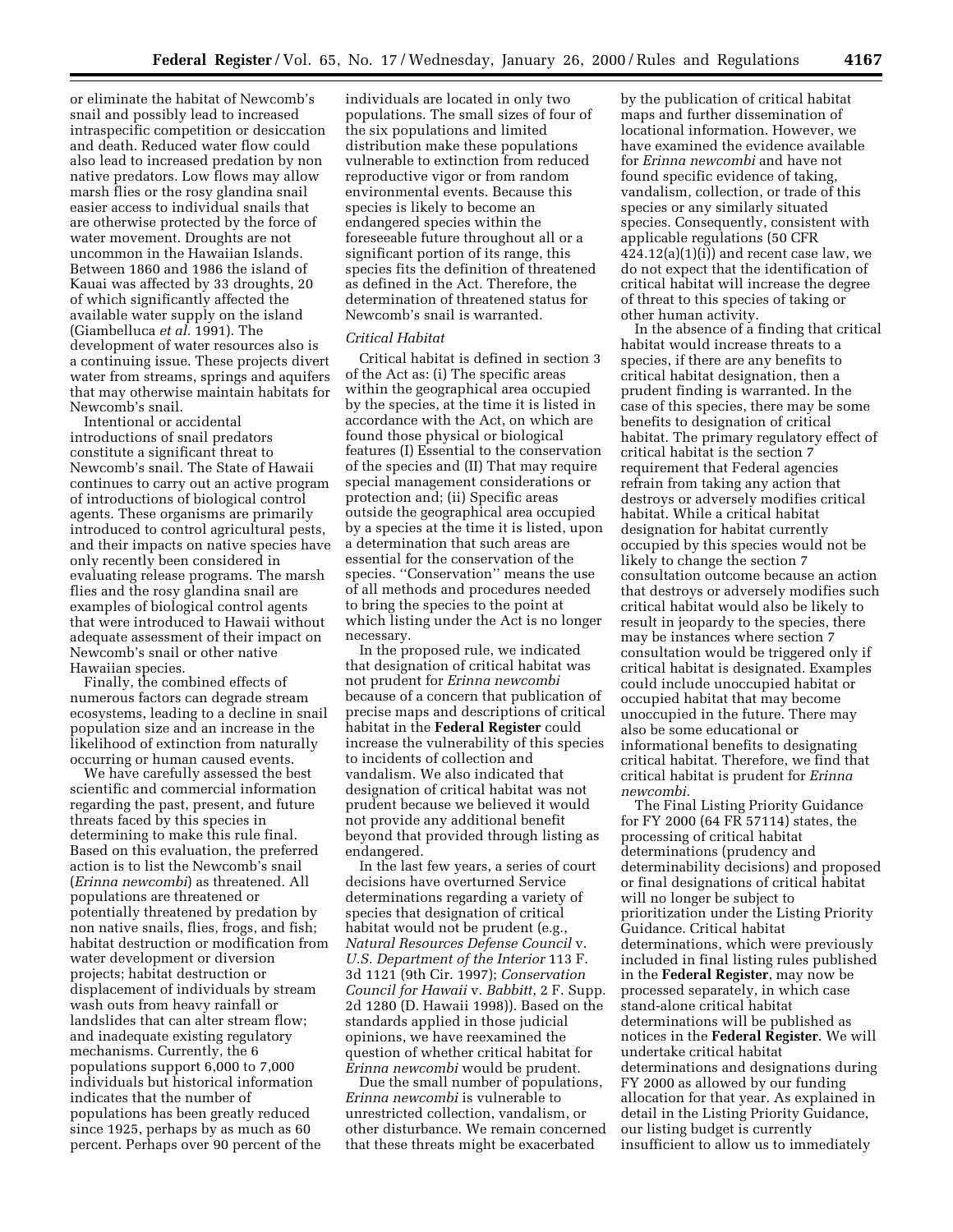complete all of the listing actions required by the Act. Deferral of the critical habitat designation for *Erinna newcombi* will allow us to concentrate our limited resources on higher priority critical habitat and other listing actions, while allowing us to put in place protections needed for the conservation of *Erinna newcombi* without further delay.

We plan to employ a priority system for deciding which outstanding critical habitat designations should be addressed first. We will focus our efforts on those designations that will provide the most conservation benefit, taking into consideration the efficacy of critical habitat designation in addressing the threats to the species, and the magnitude and immediacy of those threats. We will develop a proposal to designate critical habitat for the *Erinna newcombi* as soon as feasible, considering our workload priorities.

#### *Available Conservation Measures*

Conservation measures provided to species listed as endangered or threatened under the Act include recognition, recovery actions, requirements for Federal protection, and prohibitions against certain activities. Recognition through listing results in public awareness and conservation actions by Federal, State, and local agencies, private organizations, and individuals. The Act provides for possible land acquisition and cooperation with the States and requires that recovery actions be carried out for all listed species. The protection required of Federal agencies and the prohibitions against taking and harm are discussed, in part, below.

Section 7(a) of the Act, as amended, requires Federal agencies to evaluate their actions with respect to any species that is listed as endangered or threatened and with respect to its critical habitat, if any is being designated. Regulations implementing this interagency cooperation provision of the Act are codified in 50 CFR part 402. Section 7(a)(4) requires Federal agencies to confer informally with us on any action that is likely to jeopardize the continued existence of a proposed species or result in destruction or adverse modification of proposed critical habitat. If a species is subsequently listed, section 7(a)(2) requires Federal agencies to ensure that activities they authorize, fund, or carry out are not likely to jeopardize the continued existence of a listed species or to destroy or adversely modify its critical habitat. If a Federal action may affect a listed species or its critical habitat, the responsible Federal agency

must enter into formal consultation with us.

Federal agency actions that may require conference and/or consultation as described in the preceding paragraph include the Corps authorization of projects such as the construction of drainage diversions, roads, bridges, and dredging projects subject to section 404 of the Clean Water Act (33 U.S.C. 1344 *et seq.*) and section 10 of the Rivers and Harbors Act of 1899 (33 U.S.C. 401 *et seq.*), U.S. Environmental Protection Agency authorization of discharges under the National Pollutant Discharge Elimination System, and projects funded by U.S. Housing and Urban Development or Natural Resource Conservation Service funded projects.

The Act and its implementing regulations set forth a series of general prohibitions and exceptions that apply to all threatened wildlife. The prohibitions, codified at 50 CFR 17.31, in part, make it illegal for any person subject to the jurisdiction of the United States to take (includes harass, harm, pursue, hunt, shoot, wound, kill, trap, capture, or collect; or to attempt any of these), import or export, transport in interstate or foreign commerce in the course of commercial activity, or sell or offer for sale in interstate or foreign commerce any listed species. It is also illegal to possess, sell, deliver, carry, transport, or ship any such wildlife that has been taken illegally. Certain exceptions apply to agents of the Service and State conservation agencies.

The Act and 50 CFR 17.32 also provide for the issuance of permits to carry out otherwise prohibited activities involving threatened animal species under certain circumstances. Such permits are available for scientific purposes, to enhance the propagation or survival of the species, and/or for incidental take in connection with otherwise lawful activities. For threatened species, you may also obtain permits for zoological exhibition, educational purposes, or special purposes consistent with the purposes of the Act.

As published in the **Federal Register** on July 1, 1994 (59 FR 34272), our policy is to identify to the maximum extent practicable at the time a species is listed those activities that would or would not constitute a violation of section 9 of the Act. The intent of this policy is to increase public awareness of the effects of the listing on proposed and ongoing activities within a species' range. We believe that, based on the best available information, the following activities will not result in a violation of section 9, provided these activities are

carried out in accordance with existing regulations and permit requirements:

(1) Scientific or recreational activities within the main channel of streams that support populations of Newcomb's snail, but exclusive of the specific sites known to support populations of this snail;

(2) Activities authorized, funded, or carried out by Federal agencies (if the species were found on Federal lands), (e.g., grazing management, agricultural conversions, wetland and riparian habitat modification, flood and erosion control, residential development, recreational trail development, road construction, hazardous material containment and cleanup activities, prescribed burns, pesticide/herbicide application, pipelines or utility lines crossing suitable habitat) when such activity is conducted in accordance with any reasonable and prudent measures given by the Service in a consultation conducted under section 7 of the Act;

Potential activities involving Newcomb's snail that we believe will likely be considered a violation of section 9 include, but are not limited to, the following:

(1) Release, diversion, or withdrawal of water that results in displacement, disruption of breeding or feeding, or death of individual snails;

(2) Actions that lead to the destruction or alteration of the occupied habitat of Newcomb's snail (e.g., instream dredging, rock removal, channelization, discharge of fill material, actions that result in siltation of the habitat, and diversion of ground water flow required to maintain the habitat).

(3) Introduction of species that are predators or competitors of aquatic snails, especially non native snails in the family Lymnaeidae and the closely related family Physidae.

(4) Interstate and foreign commerce (commerce across State lines and international boundaries) and import/ export (as discussed earlier in this section).

You should direct questions regarding whether specific activities will constitute a violation of section 9 of the Act to the Manager of the Pacific Islands Ecoregion (see **ADDRESSES** section). Requests for copies of the regulations regarding listed wildlife and inquiries about prohibitions and permits may be addressed to the U.S. Fish and Wildlife Service, Endangered Species Permits, 911 N.E. 11th Avenue, Portland, Oregon 97232–4181 (503/231–6241; facsimile 503/231–6243).